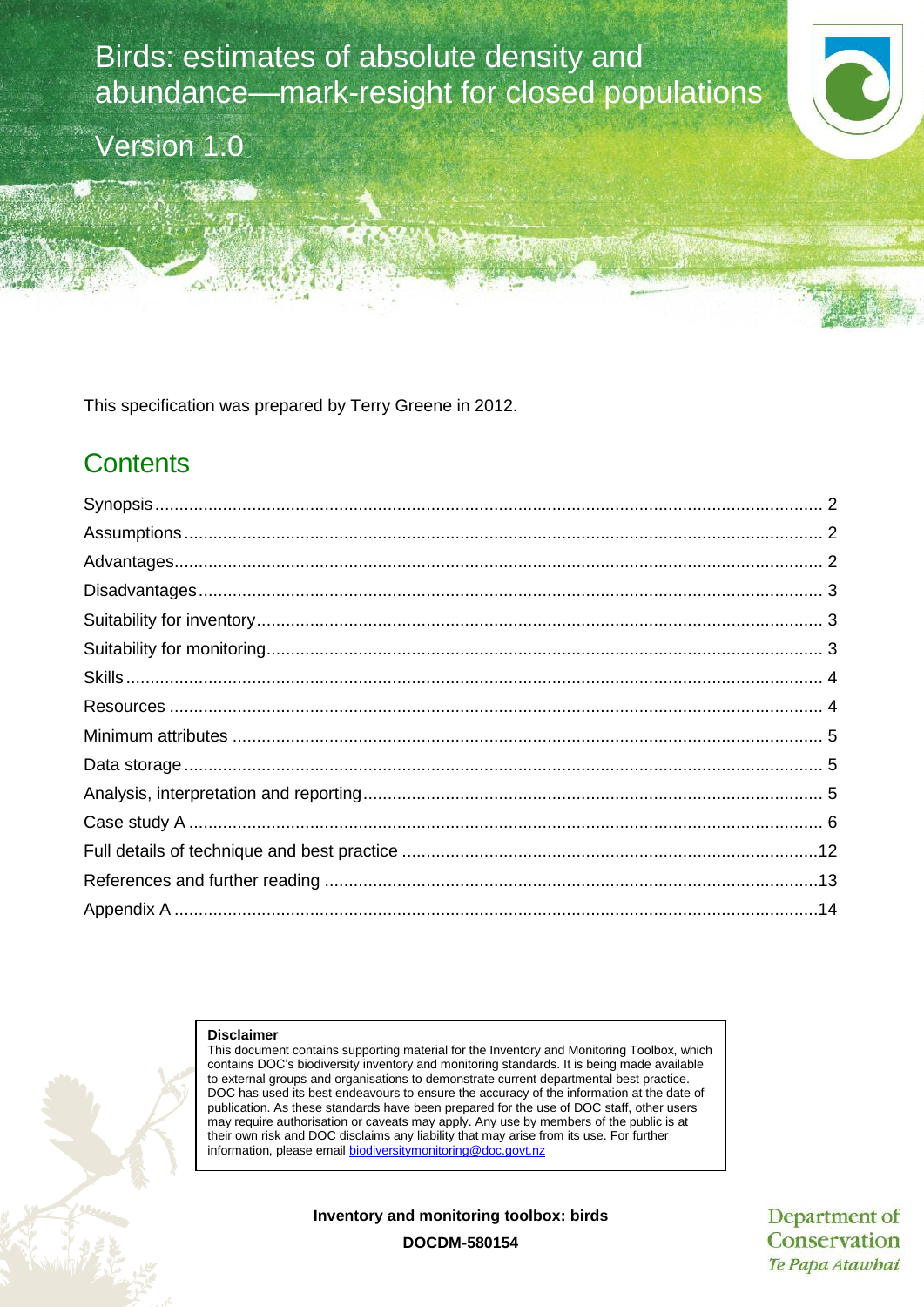# <span id="page-1-0"></span>**Synopsis**

Whenever individual birds can be captured, marked, released and a proportion of these individuals can be recaptured from a clearly defined, demographically and spatially closed population, population size can be estimated using the ratio of marked to unmarked individuals. However, it is not necessary to capture, handle and mark birds after the first sample occasion if marked individuals can be identified without being recaptured. Marking systems suitable for this method include coloured leg bands and radio-transmitters. White (1996a,b) developed the program  $NOREMARK<sup>1</sup>$  to calculate population estimates based on resightings of individually marked animals. Four estimators of abundance are provided along with simulation routines to assist with the design of mark-resight sampling programmes. The main limitation of this method is that unmarked birds cannot be marked on subsequent occasions, thereby constraining sample size and reducing estimate precision. However, the advantage of this procedure is that resighting is cheaper than physically catching and handling birds of most species. Like other closed-population estimation methods, mark-resight procedures only have practical application in situations where objects of interest are common (cf. rare and/or thinly distributed), reasonably sedentary (e.g. territorial bird species or those that tend not to move over large areas), found in discrete habitats (e.g. discrete patches of forest, islands), or immobile objects like nests and where radio-telemetry is feasible (Thompson et al. 1998).

### <span id="page-1-1"></span>**Assumptions**

- All birds have the same probability of being caught. Care is obviously required when defining initial geographic sampling coverage.
- The population is closed, i.e. no births, deaths, immigration or emigration during the study. One of the models within program NOREMARK allows partial relaxation of this assumption (the study area does not need to be geographically closed).
- Resighting probabilities can vary by 'sighting' occasion and each animal can have its own capture probability providing that it is constant across occasions. (This assumption can be extremely problematic in practice.)
- Marks are not lost and the probability of sighting a bird is not affected by capture, handling or marking.

## <span id="page-1-2"></span>Advantages

-

- High precision is commonly achieved (CV < 15%), provided assumptions are met and sampling design is robust.
- Analysis of data is straightforward. Program NOREMARK is easy to use and does not take long to learn.
- It is very useful for geographically well-defined populations of highly visible birds with restricted ranges (e.g. islands or discrete habitats).

<sup>1</sup> <http://welcome.warnercnr.colostate.edu/~gwhite/software.html>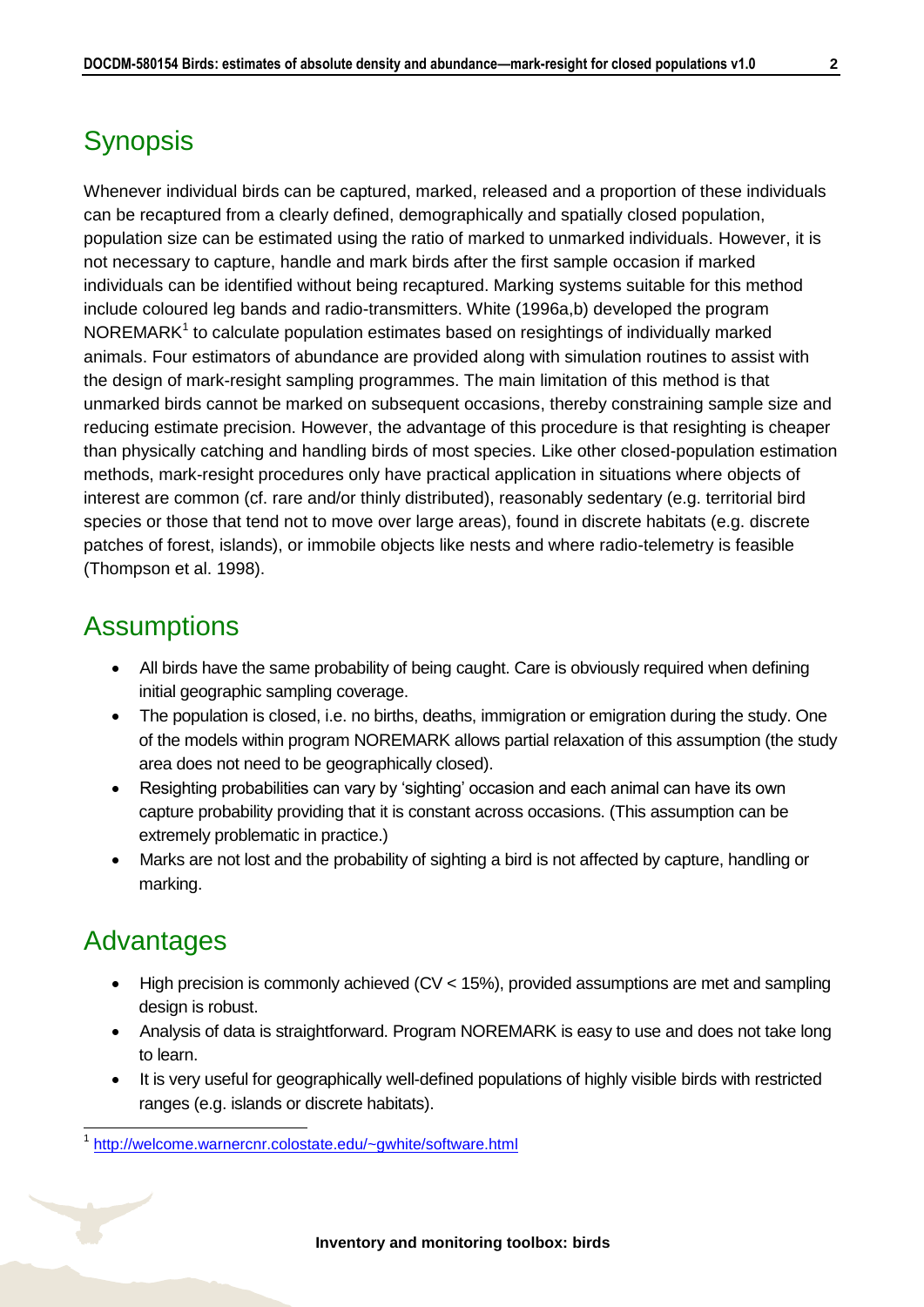- It is often a cost-effective field application compared with other mark-recapture methods. However, there are situations where it is far from easy to collect resighting information and one would be better to rely on recaptures.
- There is potential for less resighting heterogeneity (i.e. variations in resighting probabilities) something that plagues standard mark-recapture population estimators. However, it should be noted that the robustness of resighting estimates to breaches of assumptions (including individual heterogeneity) has not been fully documented. The recent development of a betabinomial mark-resight estimator (BBE) (by McClintock et al. 2006) goes some way to addressing these concerns.

## <span id="page-2-0"></span>**Disadvantages**

- Each bird has to be individually identifiable.
- A high percentage of the population needs to marked within the defined sampling area to ensure precision. The marked population needs to be maintained if mark-resight methods are to be used over long periods.
- The number of resighting occasions required is dependent on the proportion of the population marked and the proportion of marked birds seen on each sampling occasion. In practice, the number of resighting surveys needs to be relatively high (7+) to ensure good estimate precision (e.g. CV < 15%).
- Closure assumption is violated in very mobile populations or populations with many transient individuals.
- Resighting is still subject to behavioural variation. Familiarity with marked animals risks increasing their resighting probability.
- Currently there is no means to objectively select models (e.g. Akaike's Information Criterion (AIC)) within program NOREMARK and the BBE model is yet to be incorporated within this framework. Alternative analyses are likely to be very messy!

# <span id="page-2-1"></span>Suitability for inventory

Mark-resight sampling demands robust survey design, attention to potential violation of critical assumptions and specialist analytical skills. Resource costs (labour and money) can be significant and the data obtained are often beyond those required for simple inventory. For these reasons, mark-resight sampling is not recommended for compiling simple species inventories.

# <span id="page-2-2"></span>Suitability for monitoring

Provided all critical assumptions can be met and sufficient resources are available, mark-resight sampling methods can provide accurate estimates of abundance for populations of birds. Comparisons of robust abundance estimates over time and across space are therefore possible and this is an obvious advantage for monitoring programmes where the primary objective is to detect trends in population size. Another advantage of mark-resight sampling is the flexibility with which it can be applied within various terrain types, habitats and target species behaviours.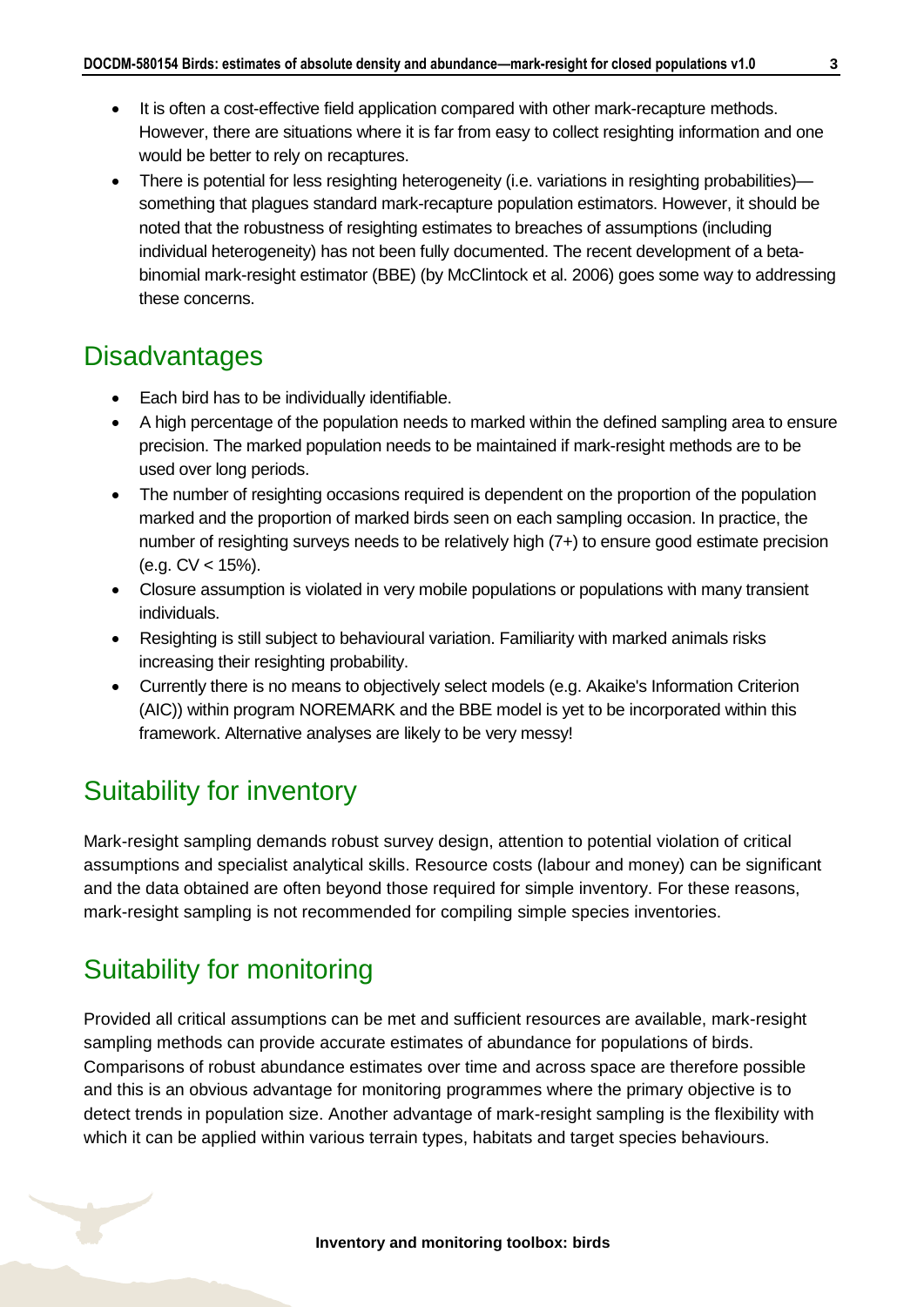Although mark-resight methods are unlikely to be suitable for monitoring very rare or sparsely distributed bird species, relatively small populations can be estimated (depending on the precision required) provided the resighting probability per occasion is > 0.4 and number of resighting occasions can be increased.

### <span id="page-3-0"></span>**Skills**

Field workers must be able to:

- Recognise the species of interest and be competent in reading the individual marking system being used.
- Capture, handle, measure and mark the species of interest in a competent and ethical manner according to the relevant guidelines.
- Understand the relevant sampling design issues (particularly the definition of survey area), the assumptions of mark-resight methods and the options available to improve the accuracy and precision of population estimates.
- Identify potential violations of assumptions and the consequences for calculated abundance and variance estimates.
- Cover the intended sample area safely, with equal search intensity, within the time allocated.
- Analyse the collected data using the relevant computer software (e.g. NOREMARK).

### <span id="page-3-1"></span>**Resources**

All mark-recapture methods are expensive compared with most other population estimation techniques. However, the expense can often be justified by the increased precision of population estimates (at least for closed populations) provided the assumptions can be met. Generally speaking, trapping birds is expensive both in terms of equipment (nets, traps, marks, etc.) and the time required to set up and run the traps. The cost of individually marking birds can range from relatively cheap methods (metal and coloured plastic leg bands) through to much more expensive marking systems such as radio-tags. A comprehensive list of marks or marking systems can be found in Bibby et al. (2000). If radio-tags are to be used, the cost of receivers and antennae (c. \$3,000/unit), in addition to the tags themselves (\$150–300+), needs to be factored in.

Personnel costs can also be significant when surveying for marked birds, particularly if the birds are relatively rare and/or are likely to be scattered over large areas. In addition to the proportion of the population that is marked (ideally at least 40%), the precision of abundance estimates is dependent on the number of sighting occasions within the sample area. As a rule of thumb 6–8 surveys are required, the costs of which need to be factored in.

Equipment for resighting surveys is relatively inexpensive in comparison, requiring only maps of the survey area, binoculars, data sheets, notebook, pens or pencils, and the means of moving within and between survey areas (usually a pair of legs). Resources should also be set aside for analysis and statistical advice.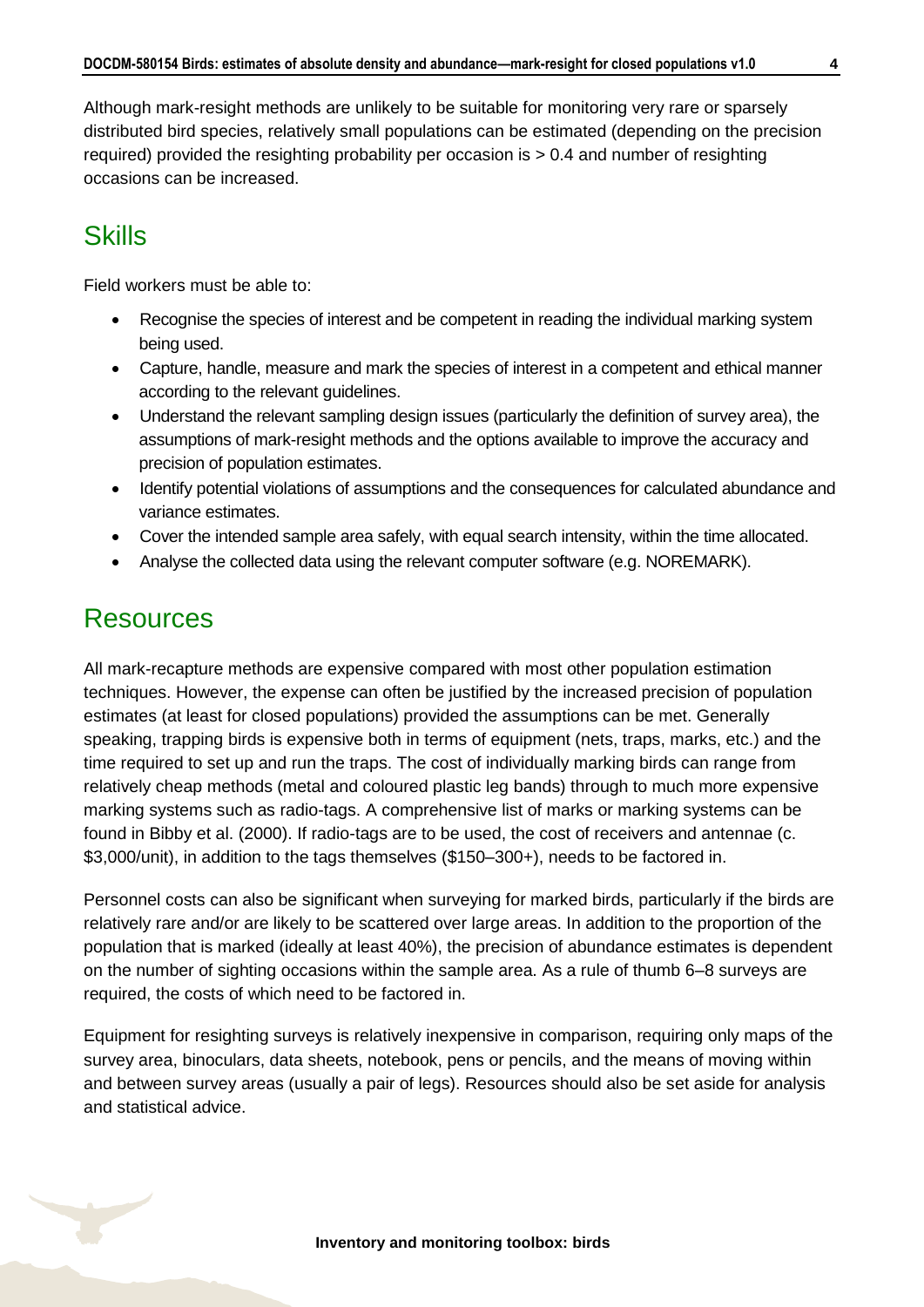### <span id="page-4-0"></span>Minimum attributes

Consistent measurement and recording of these attributes is critical for the implementation of the method. Other attributes may be optional depending on your objective. For more information refer to ['Full details of technique and best practice'](#page-11-0).

DOC staff must complete a 'Standard inventory and monitoring project plan' (docdm-146272).

Minimum attributes to record:

- Record metadata, including observer's name and contact details, date, route and number of each resight survey, time over which survey conducted (start/finish times) and weather details (rain, cloud, wind, temperature, sunshine minutes, noise).
- Record location (preferably with spatial attributes) of sampling frame.
- Identify which individuals the 'marked' population consists of. These individuals can be designated later if the population is already marked (see ['Case study A'\)](#page-5-0).
- Record number of all birds seen on each survey occasion. Designate all birds seen as either 'marked and identified', 'unmarked' or 'marked but identity unknown'. The identity of all marked birds seen must be recorded.
- Data should be saved as a text file and imported into NOREMARK for analysis.

## <span id="page-4-1"></span>Data storage

Copies of completed survey sheets and appropriate metadata should be forwarded to the survey administrator and entered into a spreadsheet as soon as possible. Collate, consolidate and store survey information securely, also as soon as possible, and preferably immediately on return from the field. The key steps here are data entry, storage and maintenance for later analysis, followed by copying and data backup for security.

If data storage is designed well at the outset, it will make the job of analysis and interpretation much easier. Before storing data as a text file for importing into NOREMARK, check for missing information and errors, and ensure metadata are recorded.

Copy and/or backup all data, whether electronic, data sheets, metadata or site access descriptions, preferably offline if the primary storage location is part of a networked system. Store the copy at a separate location for security purposes.

## <span id="page-4-2"></span>Analysis, interpretation and reporting

Seek statistical advice from a biometrician or suitably experienced person prior to undertaking any analysis.

Analysis of mark-resight data should be conducted within the software program NOREMARK. Enter results into a spreadsheet in such a way that they can be either imported directly into NOREMARK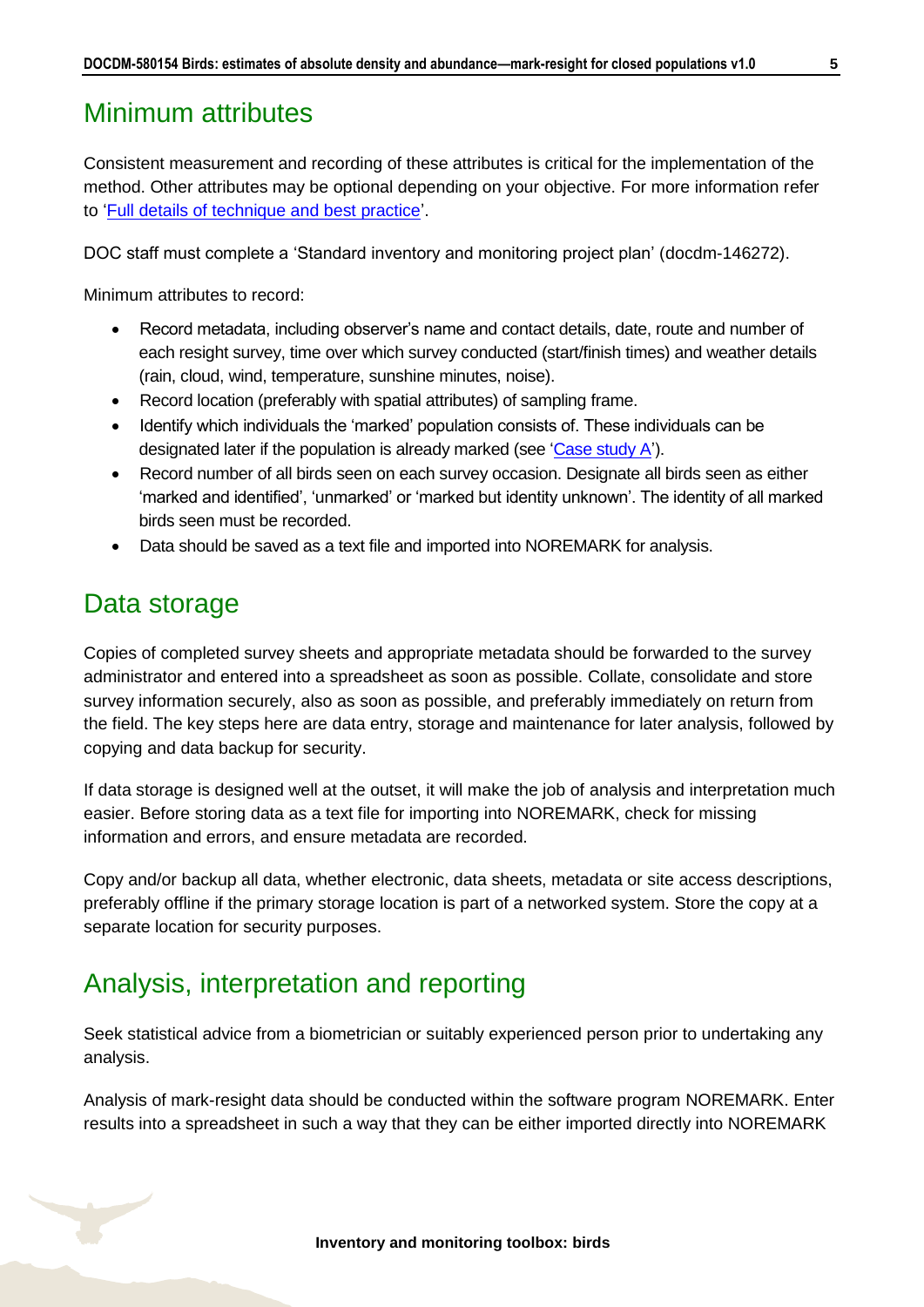as an '.inp' file or be summarised so they can be entered manually. Once the analysis model, the alpha level for confidence level construction (typically  $= 0.05$ ), number of sighting occasions and data have been entered, analysis can proceed. Outputs from the program are relatively easy to interpret, although information will vary slightly depending on the chosen analysis model. Typically, an estimate of the minimum number known to be alive (MNA), total population estimate and confidence interval on the total population estimate is produced and easily located.

White (1996b) provides a detailed reference manual and user's guide to the analysis of markresight data using program NOREMARK. Users are directed to this guide and its companion publication (White 1996a) for detailed descriptions of the available analysis models and their assumptions, simulation routines, explanations of analysis output and underlying mathematical theory.

Users of mark-resight methods should also be aware of and consider using the recently developed beta-binomial estimator (BBE) (McClintock et al. 2006). This closed-population abundance markresight model combines maximum likelihood theory and allowance of individual heterogeneity in sighting probability (*p*) and seems to be a reliable and more precise alternative (under certain conditions) to the joint hyper-geometric maximum likelihood estimator (JHE) and Bowden's estimator.

## <span id="page-5-0"></span>Case study A

**Case study A: population estimates of black robin on Mangere and Rangatira islands using program NOREMARK**



Black robin, Chatham Island. (photo: DOC).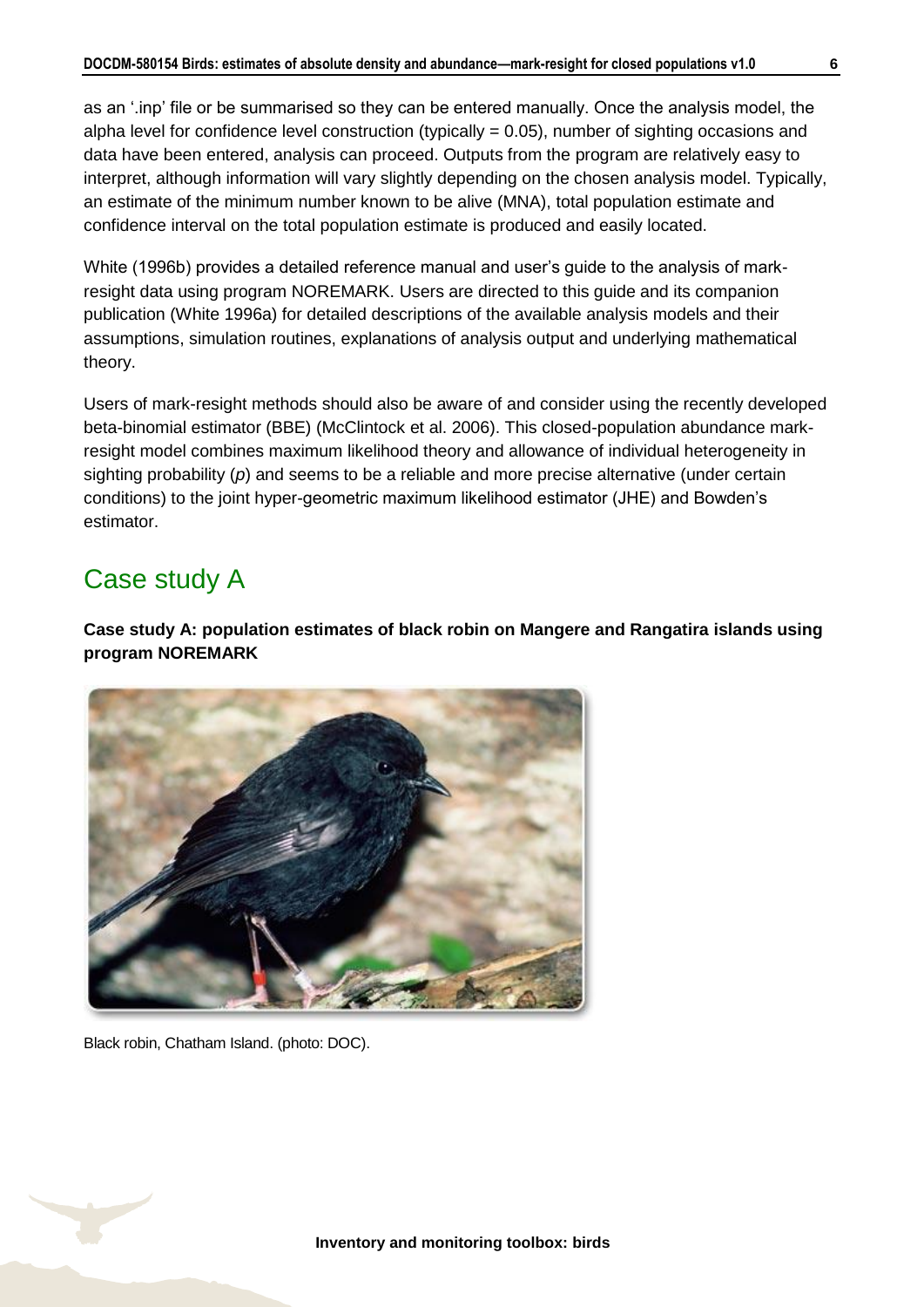### **Synopsis**

Following the end of intensive monitoring of the entire black robin population on Rangatira and Mangere islands, a less intensive method was required to monitor population trends. Initial trials with distance sampling methods proved unsuccessful because robins were attracted to observers, resulting in large overestimates of population size (R. Hay, pers. comm.). As a very high percentage of the black robin population on both islands was still banded, it was decided to conduct a trial of a closed-population mark-recapture estimator based on resightings (rather than recaptures) of marked individuals. Comparisons of the accuracy and precision of these estimates derived from program NOREMARK could then be made with recent known population estimates derived from the banded population and territory mapping.

### **Objectives**

- Are mark-resight methods a viable means of monitoring black robin population abundance on Rangatira and Mangere islands?
- How many black robins are present within the sampled area on Mangere and Rangatira islands and are any trends apparent over the period 2002–04?

### Sampling design and methods

This study was essentially a pilot study designed to assess the suitability of mark-resight estimators as a means of monitoring black robin population trends.

Program NOREMARK (and mark-resight methods generally) assumes the marked birds seen on the first sampling occasion are considered to be the marked population for the survey and have been drawn randomly from the population (White 1996a,b). As the majority of black robins on both Rangatira and Mangere islands were individually colour banded prior to the commencement of this study, it became necessary to designate which individuals were to be treated as 'marked' and which as 'unmarked'.<sup>2</sup> Simulation suggested that a minimum sample of 15–20 'marked' black robins (approx. 40% of the population within each study area) and a minimum of seven sampling occasions during each survey period would be required to accurately estimate population size with reasonable precision. To achieve this, an initial sweep through defined study areas (in this case reasonably discrete patches of forest) prior to every survey period was conducted. In most instances, all birds identified in this initial survey were labelled as 'marked' but this information was withheld from fieldworkers to avoid biasing sightings towards notionally 'marked' birds. During each subsequent sampling occasion observers attempted to record as many 'marked' and 'unmarked' black robins whilst moving systematically throughout the study area.

Both study sites contained areas of high seabird burrow density which, in practice, often meant access was restricted to a network of established routes and tracks. Most resighting surveys were



<sup>-</sup> $2$  This is necessary as a list of marked individuals definitely known to be present within the sampling area is required at the start of the survey period. Given the remote location of the islands, this could only be achieved by conducting an initial survey of the robin population on arrival and 'selecting' (randomly, first detected, etc.) those to be treated as marked.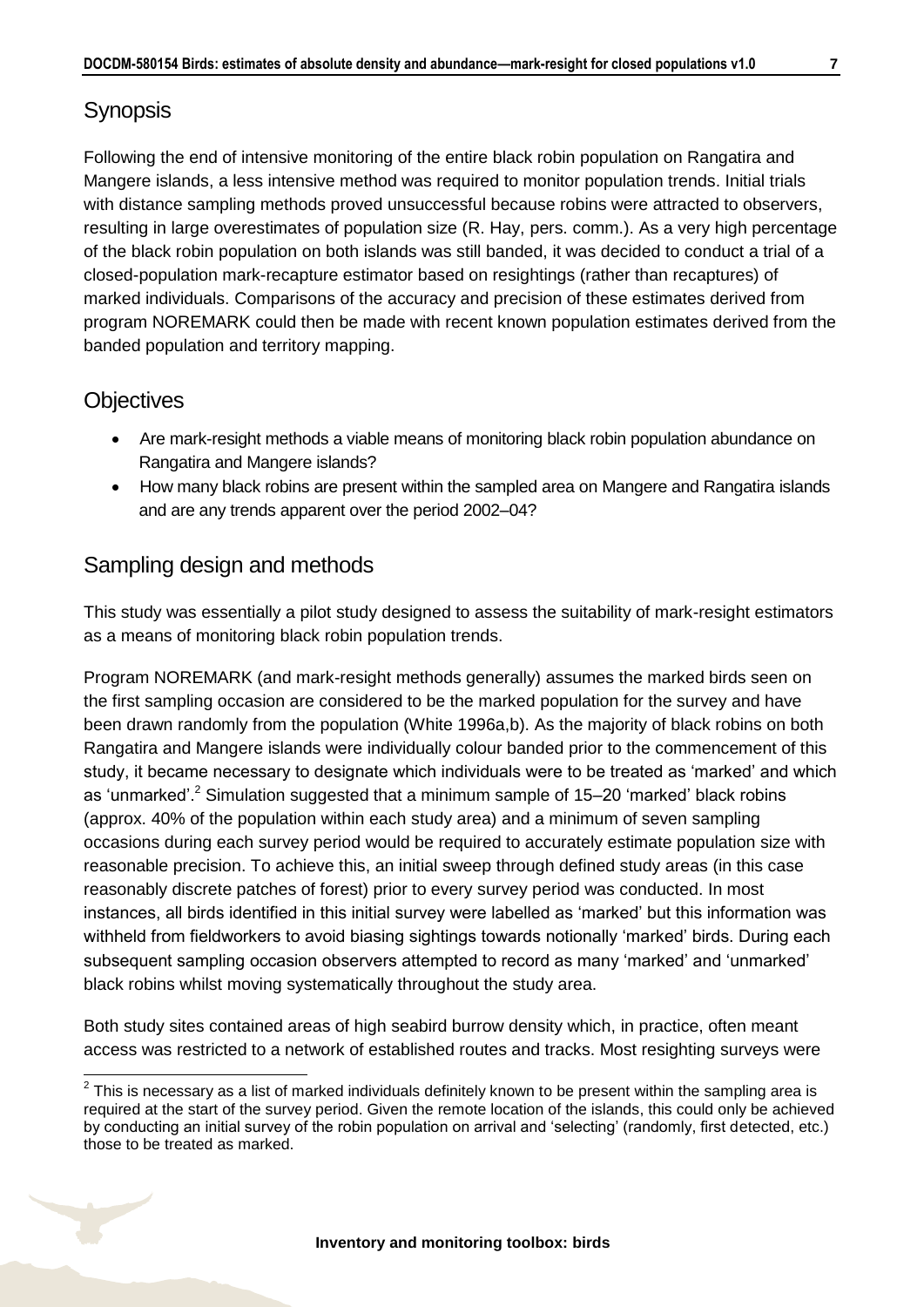conducted during the morning when robin conspicuousness was at its highest. Surveys were only attempted in amenable weather conditions in the absence of rain and/or high wind. Observers did not feed or deliberately attract robins (e.g. by clapping) during surveys in an attempt to ensure equal resighting probability and minimise double counting of 'unmarked' birds.

In Robin Bush on Mangere Island (the only habitat suitable for black robins) eight sampling occasions were conducted during each of the September 2002 and March 2003 survey periods. An additional nine sampling occasions were undertaken during September 2003 and ten more in September 2004. Initially, sampling was undertaken in the afternoon, but, as bird conspicuousness was low, this was changed to morning surveys.

Surveys of Rangatira Island were restricted to the Woolshed and Island Bush areas where the bulk of the black robin population was concentrated. Eleven sampling occasions were completed in the September 2002 survey, eight in March 2003, ten in September 2003 and nine in the September 2004 survey.

#### Data collection

The following documents contain examples of data sheets used for this study:

- 'NOREMARK black robin sheet' (docdm-412513). This document is a sheet on which to record black robin data.
- 'Black robin data example' (docdm-412468). This document contains an example of the information required for the JHE and the Bowden's estimator.

### **Results**

An example of the preliminary population estimate generated by NOREMARK for black robins on Rangatira Island in September 2002 is shown in Table 1.

Table 1. Black robin population estimates for Rangatira Island 2002.

**Pre-breeding season—Rangatira September 2002 JHE mark-resight population estimate for closed populations** Alpha level for confidence interval construction: 0.05 Number of re-sighting occasions: 10 Occ marked available marked seen unmarked Lin- Pet 95%CI 20 10 28 75.4 48.8–98.1 20 10 18 54.4 37.3–71.4 20 6 21 83 41.8–124.2 20 12 14 47.5 32.5–52.8 20 8 29 92.3 51.4–124 20 11 28 69 48.2–89.8 20 7 26 88.3 48.1–128.4 20 9 16 59.9 35.3–71.9 20 7 25 85.6 46.9–124.4 20 10 23 60.3 42.6–77.9

#### **Population estimate: 71 95% confidence interval 64–81**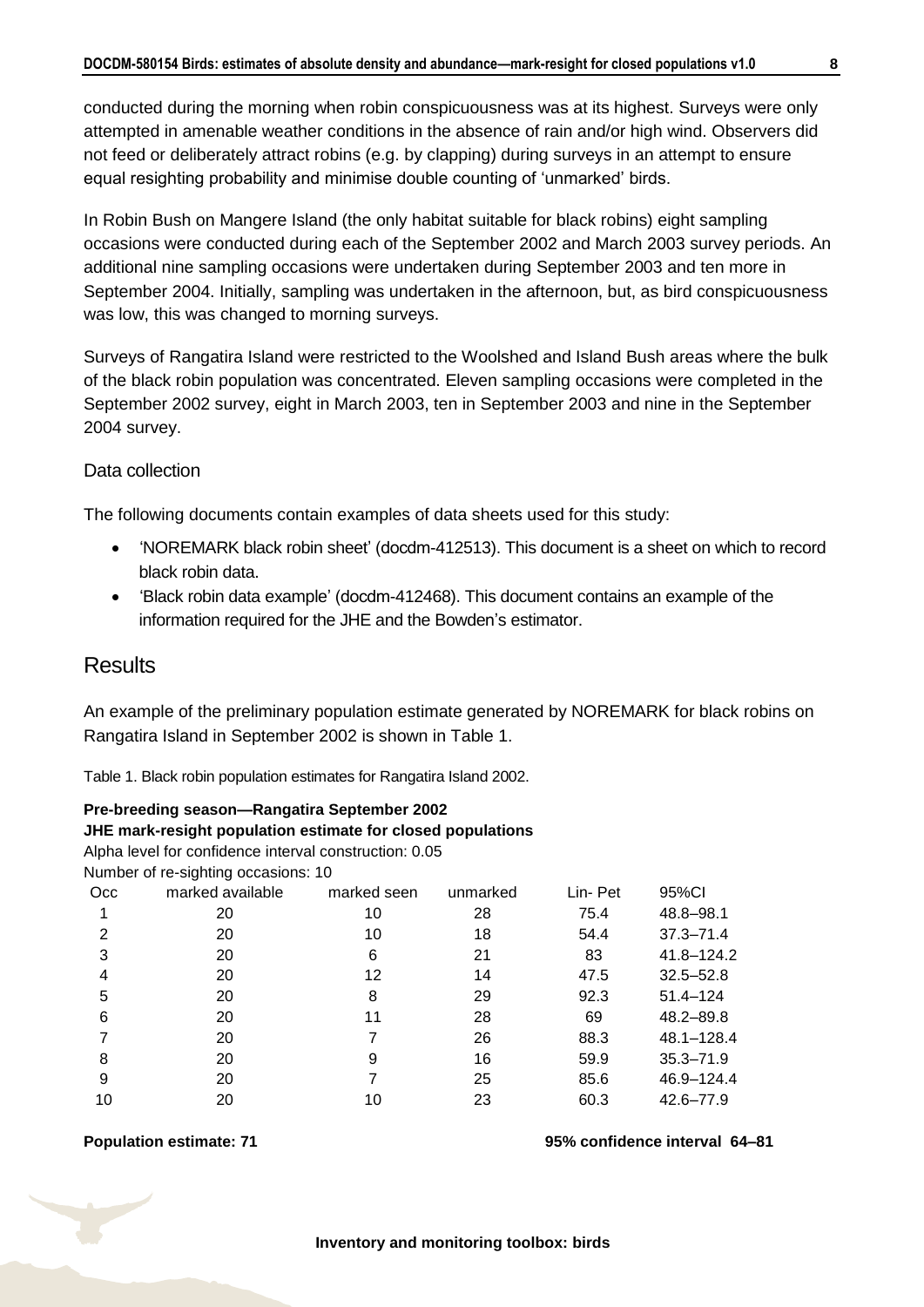|                | JHE accumulative mark-resight population estimate for closed populations |             |          |         |               |
|----------------|--------------------------------------------------------------------------|-------------|----------|---------|---------------|
|                | Alpha level for confidence interval construction: 0.05                   |             |          |         |               |
|                | Number of re-sighting occasions:10                                       |             |          |         |               |
| Occ.           | marked available                                                         | marked seen | unmarked | Lin-Pet | 95%CI         |
| 1              | 20                                                                       | 10          | 28       | 73.5    | 50-100.8      |
| $\mathfrak{p}$ | 36                                                                       | 15          | 13       | 66.1    | $50 - 82.1$   |
| 3              | 42                                                                       | 12          | 15       | 91.6    | $62 - 121.3$  |
| 4              | 47                                                                       | 17          | 12       | 71      | $56.2 - 85.8$ |
| 5              | 49                                                                       | 15          | 24       | 117.8   | 82.3-153.2    |
| 6              | 54                                                                       | 24          | 15       | 87      | 71.7-102.3    |
| 7              | 60                                                                       | 18          | 15       | 108.2   | 81.8-134.5    |
| 8              | 63                                                                       | 17          | 8        | 91.4    | 71.9-111      |
| 9              | 63                                                                       | 12          | 20       | 161.5   | 102.3-220.6   |
| 10             | 67                                                                       | 17          | 16       | 127.4   | 93.5-161.4    |
|                |                                                                          |             |          |         |               |

#### **Population estimate: 106 95% Confidence interval 98–116**

A summary of preliminary estimates for both Mangere and Rangatira islands for all models from 2002 to 2004 is provided in Table 2 and graphed in Fig. 1.

Table 2. A summary of preliminary estimates for Mangere and Rangatira islands for all models from 2002 to 2004.

#### **Mangere Island**

|        | <b>JHE</b> estimate | Bowden's     | Census |  |
|--------|---------------------|--------------|--------|--|
| Sep 02 | 42 (37–50)          | 41(32–53)    | 54     |  |
| Mar 03 | 60 (44–91)          | 55 (32–102)  |        |  |
| Sep 03 | 40 (38–42)          | $39(35-42)$  |        |  |
| Sep 04 | 48 (45–52)          | 48 (43 - 54) |        |  |

#### **Rangatira Island**

|                   | JHE estimate  | Bowden's    |
|-------------------|---------------|-------------|
| Sep 02            | 71 (64–81)    | 69 (55–87)  |
| Mar <sub>03</sub> | 87 (77–102)   | 87 (69–108) |
| Sep 03            | 71 (66-79)    | 72 (59–86)  |
| Sep 04            | $67(62 - 75)$ | 70 (58–85)  |

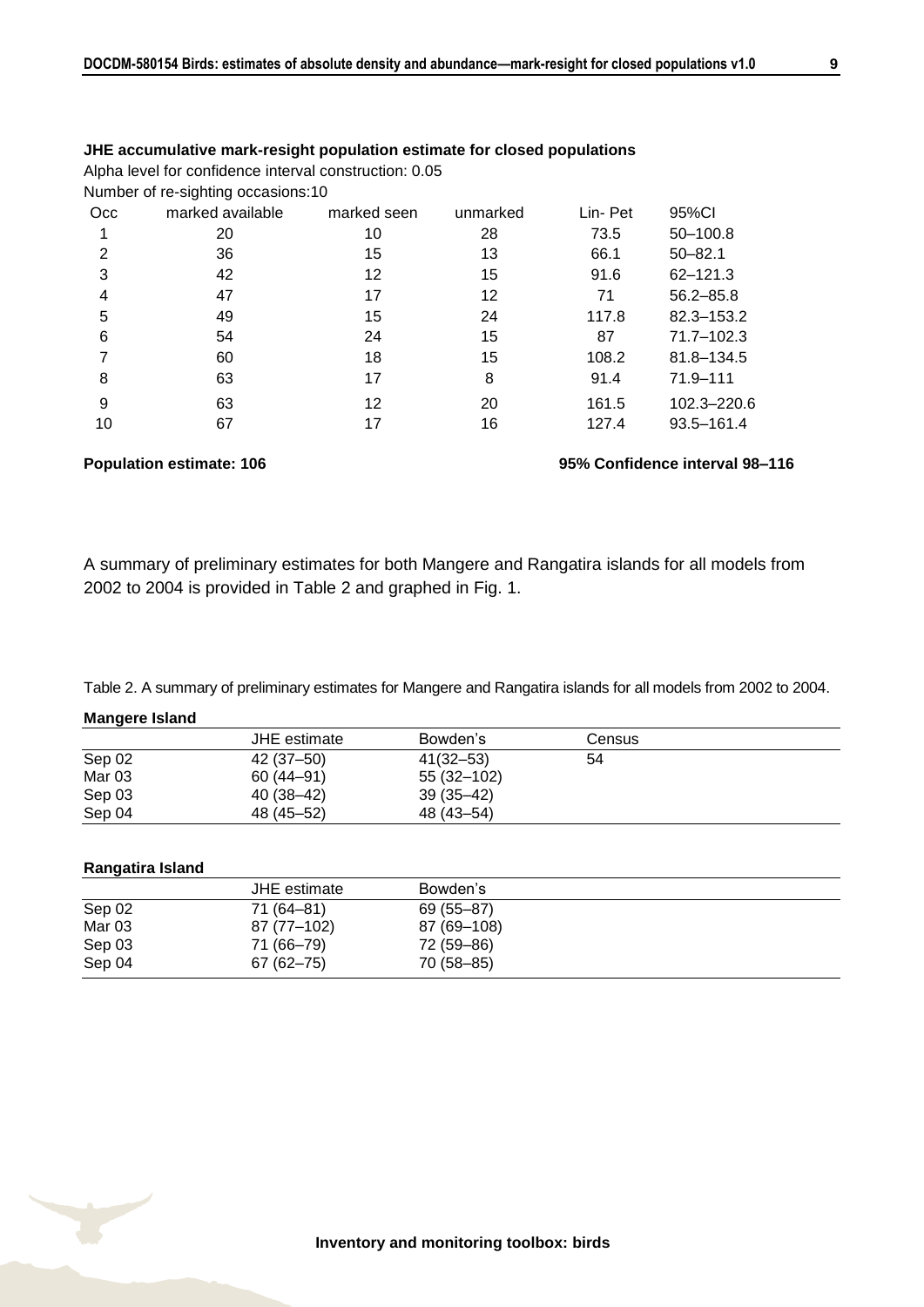





Figure 1. Preliminary population estimates for Mangere and Rangatira islands for all models from 2002 to 2004

Direct comparison of the population estimate and census result from Mangere Island in September 2002 suggested that both precision and accuracy of the mark-resight method were relatively poor.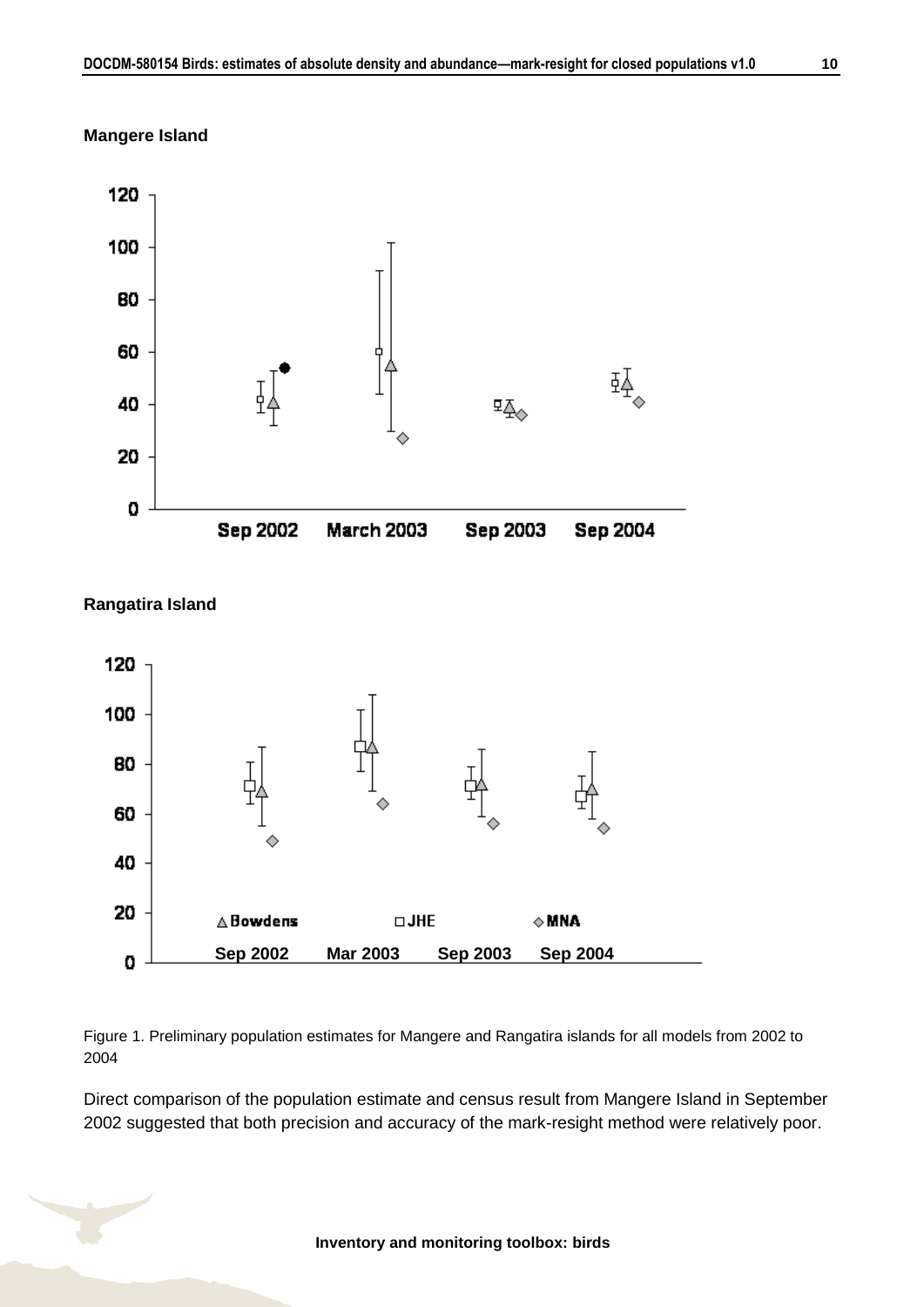Confidence interval length for this estimate using the preferred Bowden's estimator was 51%, with the census result just falling outside the upper 95% confidence interval. This suggests a degree of negative bias and a population underestimate. The precision of the population estimate for Rangatira Island was even worse, with a confidence interval length of 46% reported. It is unknown whether the results from Rangatira Island were negatively biased (no simultaneous census data were available), but there were no reasons to expect otherwise.

The sampling design was re-examined in view of these results. Improvements in the survey coverage of Robin Bush (new survey tracks) and a much higher ratio of marked to unmarked robins on Mangere Island resulted in immediate improvements to estimate precision. Confidence interval lengths were reduced to 18% in September 2003 and 23% in September 2004. However, on Rangatira Island the increase in precision was much less marked. There, confidence interval lengths reached only 37.5% and 38.6% for the same survey periods, despite survey coverage being extremely good. Poor population estimate precision on Rangatira Island was thought to be caused by the relatively low proportion of banded birds within the population being surveyed compared with that on Mangere Island.

Although Bowden's estimator was preferred over the JHE, the penalty for this was a general decrease in precision (larger confidence intervals). If the basic JHE model was chosen for its greater precision (smaller confidence intervals), the underlying assumptions are that each animal has the same probability of being resighted and the population is geographically and demographically closed. This was thought to be unrealistic as both Rangatira and Mangere islands are unlikely to ever be entirely closed as the birds are free to move into and out of the surveyed area. This was particularly the case on Rangatira Island where significant numbers of robins occur in adjacent forested areas. It was also thought that the resighting probability would be different for each bird (something the Bowden's estimator allows), given that many of them have been fed in the past.

Comparison of the September surveys between 2002 and 2004, for both study areas, did not show any significant population change between years for either the JHE or the Bowden's estimator. However, both estimators indicated an increase in the black robin population on Mangere and Rangatira islands between September 2002 and March 2003. This could reflect the expected postbreeding population increase and subsequent decline following winter mortality, or simply the large confidence intervals. The transfer of 14 black robins from Rangatira Island to Pitt Island in September 2002 (following the counts) was also reflected in the relatively small population increase seen on Rangatira Island between September 2002 and March 2003. The small population increase observed on Mangere Island between September 2003 and 2004 was thought to be an actual increase rather than an improvement in sampling methods given that no such increase was observed on Rangatira Island.

### Limitations and points to consider

The precision and accuracy required to assess whether a population is increasing or decreasing is dependent on the survey effort (area covered, number of sample occasions, etc.), number of birds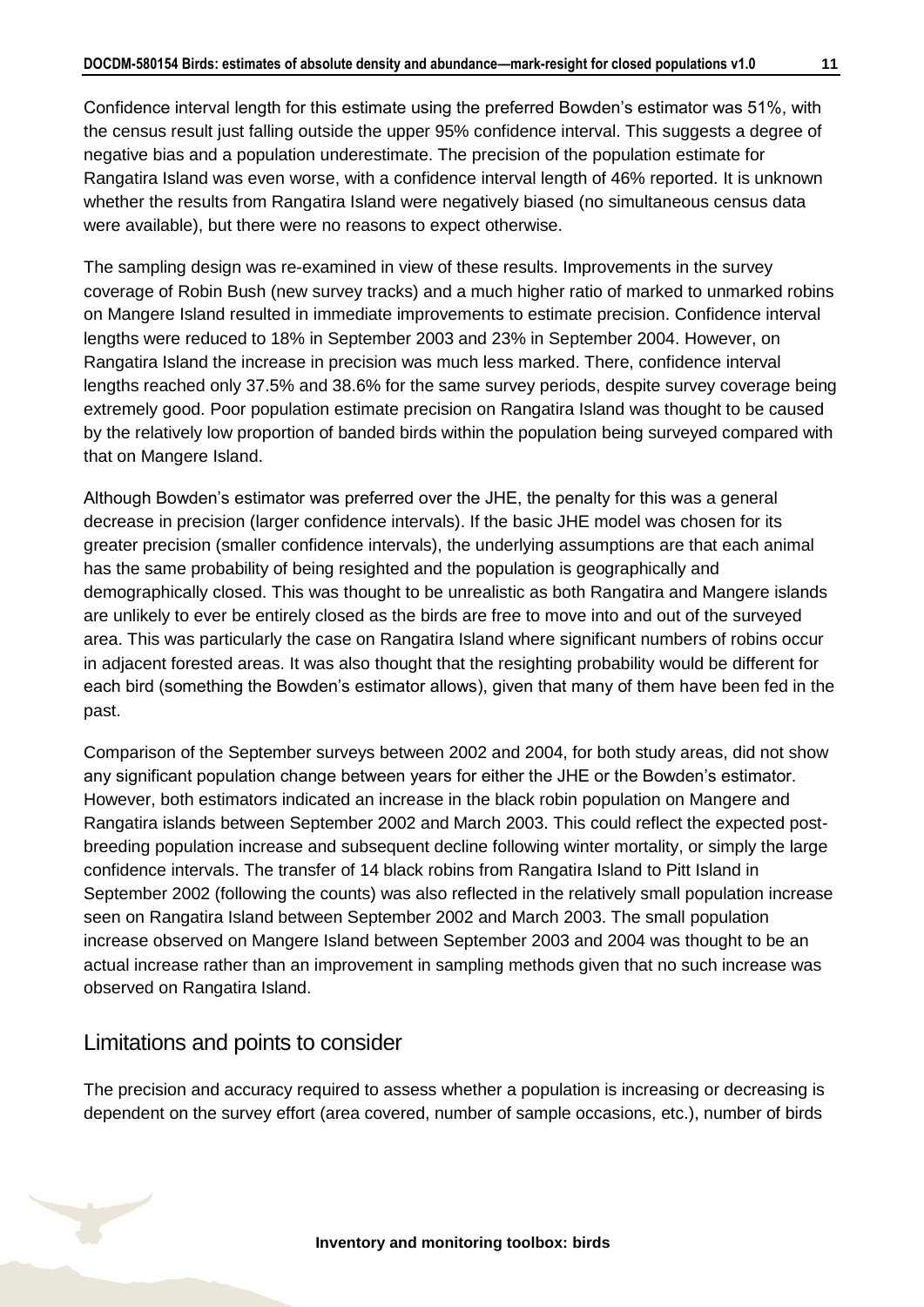banded, probability of resighting a banded individual, precision required, time available and estimator used.

For long-term mark-resight based monitoring programmes, the proportion of marked birds within the study area will inevitably decline unless there is a regular mark-replacement programme. A decreasing number of marked birds will result in decreasing accuracy and precision, and eventually failure of the method to provide any useful information. At least two replacement strategies are possible: Firstly, a number of nests could be monitored every 2–3 years and a proportion of fledglings banded equal to the desired proportion of marks in the adult population. Thus the marked population can be maintained and productivity levels can be assessed along with more general measures of population demographics. Secondly, sufficient adults could simply be captured at intervals to maintain the required proportion of marks in the population. If the first (and more intensive) option is taken, the option of running a well-designed longitudinal capture-recaptureresighting study utilising open-population models should be considered.

Bowden's estimator and JHE are both useful models with which to assess population trends of a variety of species. However, as the JHE estimators assume that each animal in the population has the same probability of resighting on a particular occasion, care should be taken when interpreting results if significant numbers of black robins are known to approach observers or be more visible than others. The assumptions underlying Bowden's estimator and the recently developed BBE (McClintock et al. 2006) are likely to be more realistic for the majority of bird species.

It is worth noting that for most mark-recapture or mark-resight sampling methods that attempt to estimate population size over multiple surveys, it can be rather difficult to define what comprises the 'population'. Generally, we are measuring the population of animals that can be trapped, seen, or regularly use the survey area. If a number of animals have a very low probability of capture (or resighting), population sizes are usually underestimated.<sup>3</sup> These problems become much less of an issue when the study area encompasses the whole population.

### References for case study A

Borchers, D.L.; Efford, M.G. 2008: Spatially explicit maximum likelihood methods for capture-recapture studies. *Biometrics 64*: 377–385.

# <span id="page-11-0"></span>Full details of technique and best practice

There is no generic best practice approach for mark-resight data collection and analysis as each species is likely to have its own set of optimal design and analysis parameters. Nevertheless, there are some general best-practice points to keep in mind:

• Some sort of pilot study is essential to determine (a) whether enough of the target species can be captured and marked, (b) the probability of resighting, (c) how many resighting occasions are

 $\overline{1}$  $3$  For typical mark-recapture studies this can now be addressed using spatially explicit mark-recapture models (programme DENSITY—Borchers & Efford 2008). The problem still remains for mark-resight estimators.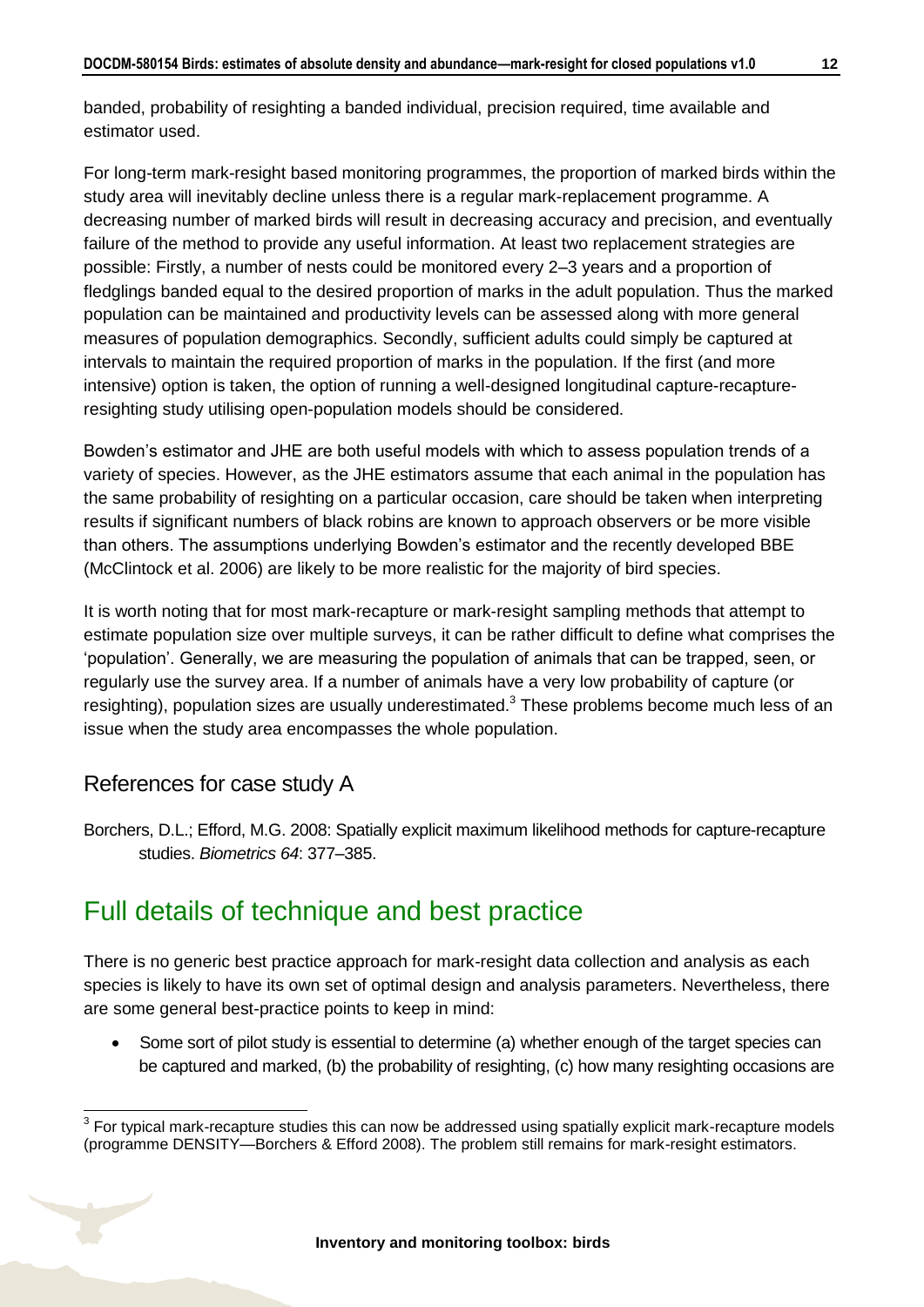required and (d) whether assumptions are satisfied. These data can then be inserted into the design simulation routines for the various models found within NOREMARK and an optimal design developed for a stated precision using the most appropriate model.

- The assumptions generic to all mark-resight methods and those specific to particular models must be examined critically and potential violations and sources of bias identified. More simulation studies would help to understand these problems.
- The sampling area from which the population estimate is to be derived must be well defined and understood by field operators and those responsible for analysis.
- The marks used on a given species must be clearly observable and individually distinguishable in the field by all field workers. Marks must not harm birds or affect their behaviour. Appropriate animal ethics approval must be given.
- Available resources must be sufficient to catch and mark sufficient individuals, as well as conduct the requisite number of resighting surveys. If the monitoring programme is to be maintained for a long time period, a mark replacement programme will be required.

### <span id="page-12-0"></span>References and further reading

- Bibby, C.J.; Burgess, N.D.; Hill, D.A.; Mustoe, S. 2000: Bird census techniques. 2nd edition. Academic Press, London. 302 p.
- Borchers, D.L.; Efford, M.G. 2008: Spatially explicit maximum likelihood methods for capture-recapture studies. *Biometrics 64*: 377–385.
- McClintock, B.T.; White, G.C.; Burnham, K.P. 2006: A robust design mark-resight abundance estimator allowing heterogeneity in resighting probabilities. *Journal of Agricultural, Biological and Environmental Statistics 11*: 231–248.
- Thompson; W.L.; White; G.C.; Gowan, C. 1998: Monitoring vertebrate populations. Academic Press, Inc., San Diego. 365 pp.
- White, G.C. 1996a: NOREMARK: Population estimation from mark-resighting surveys. *Wildlife Society Bulletin 24*: 50–52.
- White, G.C. 1996b: Program NOREMARK software reference manual. Department of Fishery and Wildlife Biology, Colorado State University, Fort Collins, CO.